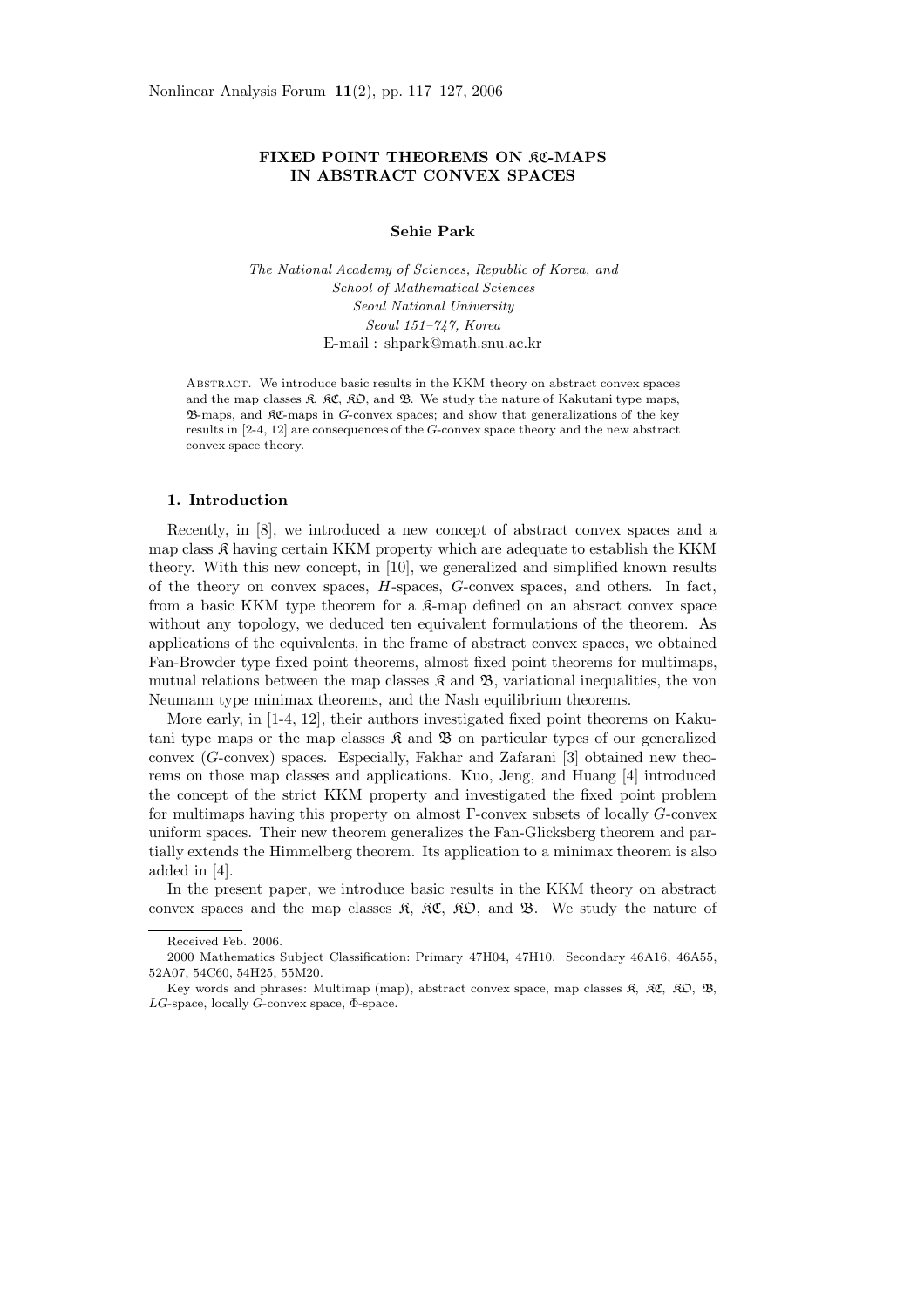118 Sehie Park

Kakutani type maps,  $\mathfrak{B}$ -maps, and  $\mathfrak{K}$ -maps in *G*-convex spaces; and show that generalizations of key results in [2-4, 12] are consequences of known ones. Consequently, a number of key results in [2-4, 12] are improved by applying our *G*-convex space theory and the new abstract convex space theory.

Section 2 is for preliminaries for abstract convex spaces taken from our previous works in [8, 10]. In Section 3, some necessary definitions and facts on generalized convex spaces in [9, 10] are introduced. Section 4 concerns with generalizations of results in  $[3]$  and comments to them. Finally, in Section 5, main results in  $[2, 4]$ , 12] are generalized or improved by applying our *G*-convex space theory or the new abstract convex space theory.

# **2. Abstract convex spaces**

This section concerns with preliminaries for abstract convex spaces introduced in [8, 10]:

**Definition.** An abstract convex space  $(E, D; \Gamma)$  consists of a nonempty set E, a nonempty set *D*, and a multimap  $\Gamma : \langle D \rangle \to E$  with nonempty values, where  $\langle D \rangle$ denotes the set of nonempty finite subsets of *D*. We sometimes denote  $\Gamma_A := \Gamma(A)$ for  $A \in \langle D \rangle$ .

When  $D \subset E$ , the space is denoted by  $(E \supset D; \Gamma)$ . In such case, a subset *X* of *E* is said to be Γ-convex if, for any  $A \in \langle X \cap D \rangle$ , we have  $\Gamma_A \subset X$ . In case  $E = D$ , let  $(E; \Gamma) := (E, E; \Gamma).$ 

In [8], we gave a lot of examples of abstract convex spaces and generalizations of the KKM principle. We have abstract convex subspaces as follows:

**Proposition 2.1.** *For an abstract convex space* (*E* ⊃ *D*; Γ)*, let X be a* Γ*-convex subset of E,* and *D*<sup>*'*</sup> *a* nonempty subset of  $X \cap D$ *.* Let  $\Gamma' : \langle D' \rangle \to X$  be a map *defined by*

$$
\Gamma'_A := \Gamma_A \subset X \text{ for } A \in \langle D' \rangle.
$$

*Then*  $(X \supset D'; \Gamma')$  *itself is an abstract convex space called a subspace.* 

**Definitions.** Let  $(E, D; \Gamma)$  be an abstract convex space and Z a set. A multimap  $F: E \to Z$  with nonempty values is called a  $\mathfrak{K}\text{-}map$  if, for any map  $G: D \to Z$ satisfying

$$
F(\Gamma_A) \subset G(A) := \bigcup_{y \in A} G(y) \quad \text{for all } A \in \langle D \rangle,
$$

the family  ${G(y)}_{y\in D}$  has the finite intersection property. We denote

$$
\mathfrak{K}(E, Z) := \{ F : E \multimap Z \mid F \text{ is a } \mathfrak{K}\text{-map} \}.
$$

Similarly, when  $Z$  is a topological space, a  $\Re\mathfrak{C}$ -map is defined for closed-valued maps *G*, and a  $\mathcal{R}D$ -map for open-valued maps *G*. Note that if *Z* is discrete then three classes  $\mathfrak{K}, \mathfrak{K}\mathfrak{C}$ , and  $\mathfrak{K}\mathfrak{D}$  are identical. Some authors use the notation KKM(*E*, *Z*) for  $\mathfrak{RC}(E,Z).$ 

We need the following in [8]: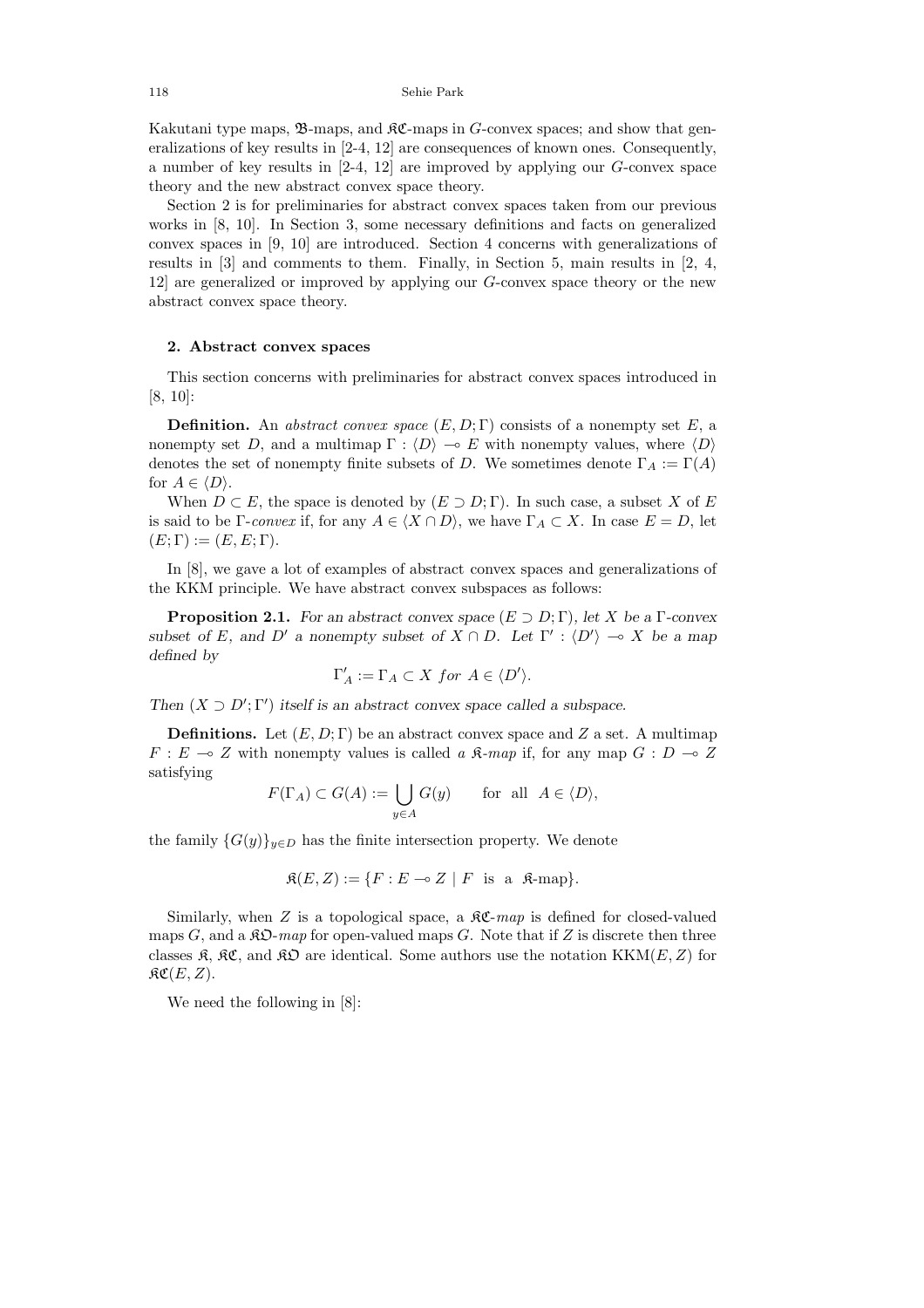**Theorem 2.2.** Let  $(E, D; \Gamma)$  be an abstract convex space, Z a set, S : D  $\rightarrow$ *Z,*  $T$  *: E* → *Z* maps, and  $F \in \mathfrak{K}(E, Z)$ *. Suppose that* 

- *(1)* for each  $z \in F(E)$ ,  $M \in \langle S^{-}(z) \rangle$  implies  $\Gamma_M \subset T^{-}(z)$ ; and
- *(2)*  $F(E)$  ⊂ *S*(*N*) for some  $N \in \langle D \rangle$ . Then there exists an  $\bar{x} \in E$  such that  $F(\bar{x}) \cap T(\bar{x}) \neq \emptyset$ .

**Definition.** For a given abstract convex space  $(E, D; \Gamma)$  and a topological space *X*, a map  $H: X \to E$  is called a  $\Phi$ -map (or a Fan-Browder map) if there exists a map  $G: X \to D$  such that

- (i) for each  $x \in X$ ,  $M \in \langle G(x) \rangle$  implies  $\Gamma_M \subset H(x)$ ; and
- (ii)  $X = \left[ \int \left[ \text{Int } G^{-}(y) \mid y \in D \right] \right].$

**Definitions.** An abstract convex uniform space  $(E, D; \Gamma; \mathcal{U})$  is an abstract convex space with a base  $U$  of a uniform structure of  $E$ .

In  $(E, D; \Gamma; \mathcal{U})$ , a subset *Z* of *E* is called a  $\Phi$ -set if, for any entourage  $U \in \mathcal{U}$ , there exists a  $\Phi$ -map  $H : Z \to E$  such that  $\text{Gr}(H) \subset U$ . If *E* itself is a  $\Phi$ -set, then it is called a  $\Phi$ -space.

For any  $U \in \mathcal{U}$ , a point  $x \in E$  is called a *U*-fixed point of a map  $F : E \multimap E$  if  $F(x) \cap U[x] \neq \emptyset$ . The map *F* is said to have the *almost fixed point property* whenever it has a *U*-fixed point for any  $U \in \mathcal{U}$ .

The following almost fixed point theorem and its corollaries are given in [10]:

**Theorem 2.3.** Let  $(E, D; \Gamma; \mathcal{U})$  be an abstract convex uniform space, and  $F \in$  $R\mathfrak{C}(E,E)$  be a compact map. If  $\overline{F(E)}$  is a  $\Phi$ -set, then F has the almost fixed point *property.*

**Corollary 2.4.** *Let*  $(E, D; \Gamma; \mathcal{U})$  *be an abstract convex Hausdorff uniform space, and*  $F \in \mathfrak{RC}(E, E)$  *a compact closed map such that*  $F(E)$  *is a*  $\Phi$ -set. Then *F* has a *fixed point.*

**Corollary 2.5.** *Let* (*E,D*; Γ; U) *be an abstract convex Hausdorff uniform* Φ*-space such that the identity map*  $1_E \in \Re\mathfrak{C}(E,E)$ *. If*  $f : E \to E$  *is a compact continuous function, then f has a fixed point.*

#### **3. Generalized convex spaces**

This section concerns with preliminaries on generalized convex spaces which are typical examples of abstract convex spaces:

**Definition.** A generalized convex space or a *G*-convex space  $(X, D; \Gamma)$  consists of a topological space *X*, a nonempty set *D*, and a multimap  $\Gamma : \langle D \rangle \to X$  such that for each  $A \in \langle D \rangle$  with the cardinality  $|A| = n + 1$ , there exists a continuous function  $\phi_A : \Delta_n \to \Gamma(A)$  such that  $J \in \langle A \rangle$  implies  $\phi_A(\Delta_J) \subset \Gamma(J)$ .

Here,  $\Delta_n$  is the standard *n*-simplex with vertices  $\{e_i\}_{i=0}^n$ , and  $\Delta_J$  the face of  $\Delta_n$ corresponding to  $J \in \langle A \rangle$ ; that is, if  $A = \{a_0, a_1, \ldots, a_n\}$  and  $J = \{a_{i_0}, a_{i_1}, \ldots, a_{i_k}\}$ *A*, then  $\Delta J = \text{co}\{e_{i_0}, e_{i_1}, \ldots, e_{i_k}\}$ . It is possible to assume  $\Gamma(A) = \phi_A(\Delta_n)$ . We may write  $\Gamma_A = \Gamma(A)$  for each  $A \in \langle D \rangle$ . In case  $X \supset D$ , the *G*-convex space is denoted by  $(X \supset D; \Gamma)$ .

We have established a large amount of literature on *G*-convex spaces. In the remainder of this section, we follow mainly [9, 10]: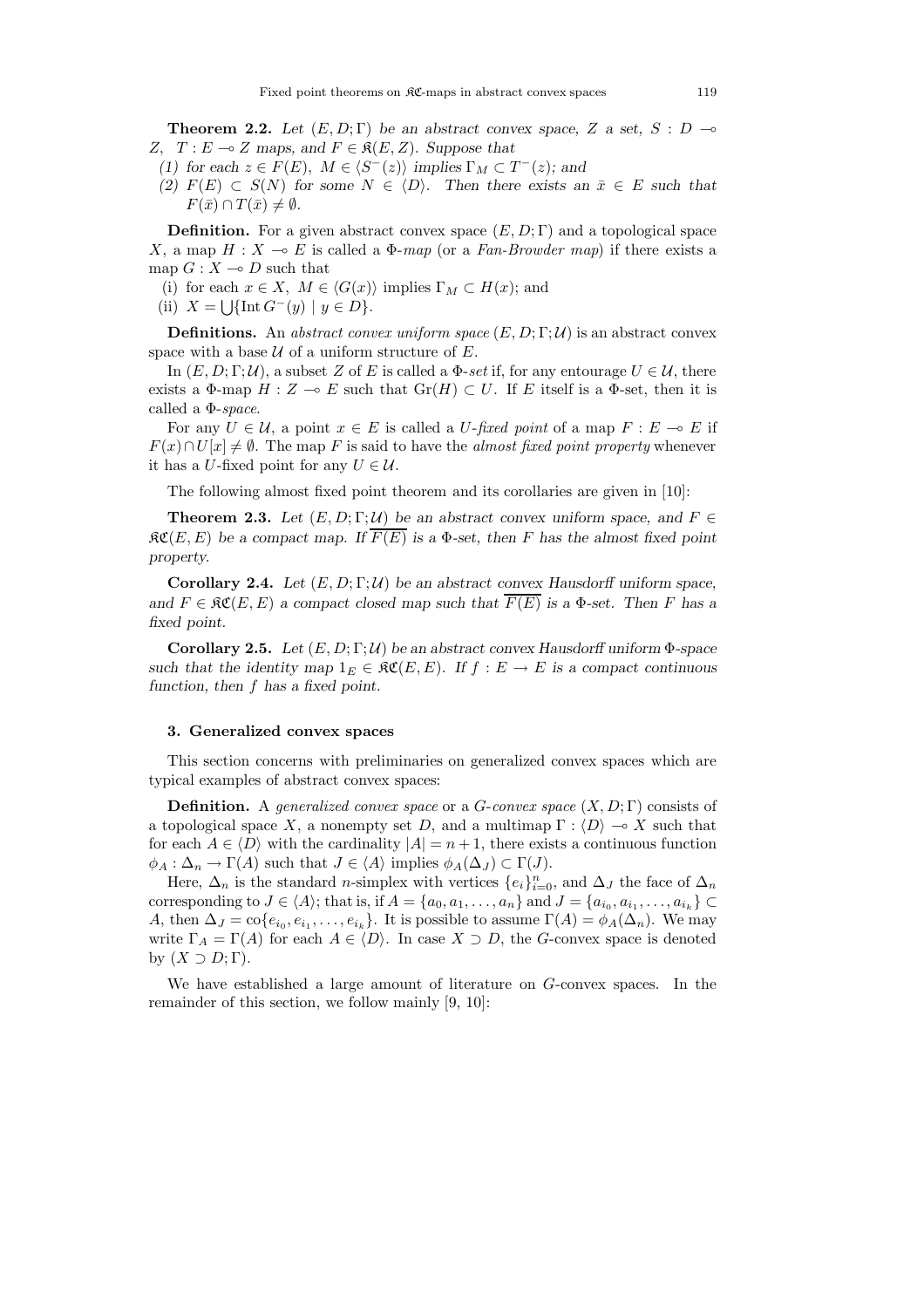**Definition.** A *G*-convex uniform space  $(X, D; \Gamma; \mathcal{U})$  is a *G*-convex space such that  $(X, \mathcal{U})$  is a uniform space with a base  $\mathcal{U}$  of the uniformity consisting of symmetric entourages. For each  $U \in \mathcal{U}$ , let

$$
U[x] := \{ x' \in X \mid (x, x') \in U \}
$$

be the *U*-*ball* around a given element  $x \in X$ .

**Definition.** A *G*-convex uniform space  $(X \supset D; \Gamma; \mathcal{U})$  is called an *LG-space* if *D* is dense in *X* and, for each  $U \in \mathcal{U}$ , the *U*-neighborhood

$$
U[A] := \{ x \in X \mid A \cap U[x] \neq \emptyset \}
$$

around a given  $\Gamma$ -convex subset  $A \subset X$  is  $\Gamma$ -convex.

Note that a singleton is not necessarily Γ-convex in an *LG*-space. We give a general definition of Kakutani maps as follows:

**Definition.** Let *Y* be a topological space and  $(X \supset D; \Gamma)$  a *G*-convex space. A map  $F: Y \longrightarrow X$  is called a *Kakutani map* if it is u.s.c. and has nonempty compact Γ-convex values.

The following is the main result of [6]:

**Theorem 3.1.** *Let*  $(X \supset D; \Gamma; \mathcal{U})$  *be a Hausdorff LG*-space and  $T : X \to X$  *a compact Kakutani map. Then T has a fixed point.*

**Definition.** A *G*-convex uniform space  $(X \supset D; \Gamma; \mathcal{U})$  is said to be *locally G*convex if *D* is dense in *X* and, for each  $U \in \mathcal{U}$ , there exists a  $V \in \mathcal{U}$  such that  $V \subset U$ and, for each  $x \in X$ ,

$$
N \in \langle V[x] \cap D \rangle \Rightarrow \Gamma_N \subset U[x].
$$

**Remark.** In particular, if the *U*-ball *U*[*x*] itself is Γ-convex for each  $x \in X$ , then  $(X \supset D; \Gamma; U)$  is locally *G*-convex. In such case, if X is Hausdorff, every singleton is  $\Gamma$ -convex since  $\{x\} = \bigcap$ *U*∈U  $U[x]$  and the intersection of Γ-convex subsets is Γ-convex.

**Definition.** For a *G*-convex uniform space  $(X, D; \Gamma; \mathcal{U})$ , a subset *Y* of *X* is called a  $\Phi$ -set if for each entourage  $U \in \mathcal{U}$ , there exists a  $\Phi$ -map  $T : Y \to X$  such that  $\text{Gr}(T) \subset U$  (that is,  $T(y) \subset U[y]$  for all  $y \in Y$ ). If X itself is a  $\Phi$ -set, then it is called a  $\Phi$ -space.

Note that every subset *Y* of a  $\Phi$ -space is a  $\Phi$ -set.

**Theorem 3.2.** For a locally *G*-convex space  $(X \supset D; \Gamma; U)$ *, any nonempty subset*  $Y$  *of*  $X$  *is a*  $\Phi$ *-set.* 

**Definition.** Let (*X, D*; Γ) be a *G*-convex space and *Z* a topological space. In 1996, we defined the better admissible class B of maps from *X* into *Z* as follows:

 $F \in \mathfrak{B}(X,Z) \iff F : X \multimap Z$  is a map such that for any  $N \in \langle D \rangle$  with the cardinality  $|N| = n + 1$  and any continuous function  $p : F(\Gamma_N) \to \Delta_n$ , the composition

$$
\Delta_n \xrightarrow{\phi_N} \Gamma_N \xrightarrow{F|_{\Gamma_N}} F(\Gamma_N) \xrightarrow{p} \Delta_n
$$

has a fixed point. Note that  $\Gamma_N$  can be replaced by the compact set  $\phi_N(\Delta_n)$ .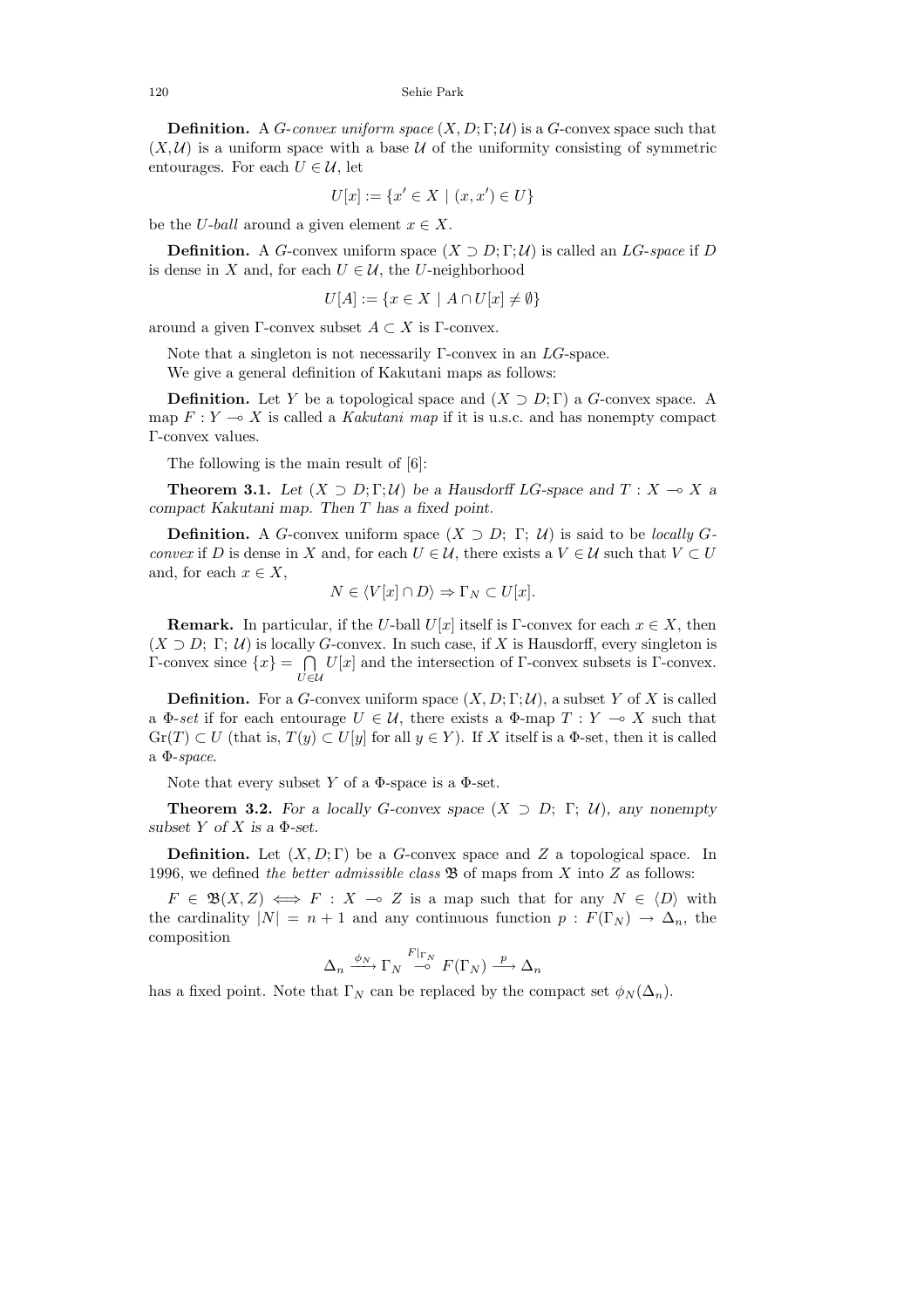**Theorem 3.3.** *Let* (*X, D*; Γ) *be a G-convex space and Z a topological space.*

- *(1) If Z* is a Hausdorff space, then every compact map  $F \in \mathfrak{B}(X, Z)$  belongs to  $R\mathfrak{C}(X,Z)$ .
- *(2)* If  $F : X \to Z$  is a closed map such that  $F \phi_N \in \mathfrak{RC}(\Delta_n, Z)$  for any  $N \in \langle D \rangle$ *with the cardinality*  $|N| = n + 1$ *, then*  $F \in \mathfrak{B}(X, Z)$ *.*

**Theorem 3.4.** *Let*  $(X, D; \Gamma; \mathcal{U})$  *be a G*-convex uniform space, *Y a subset of X, and*  $F \in \mathfrak{B}(Y, Y)$  *a map such that*  $\overline{F(Y)}$  *is a compact*  $\Phi$ *-subset of Y. Then F* has the *almost fixed point property.*

*Further if Y is Hausdorff and F is closed, then F has a fixed point*  $x_0 \in Y$ .

**Theorem 3.5.** Let  $(X, D; \Gamma; \mathcal{U})$  be a Hausdorff  $\Phi$ -space. Then any compact *closed map*  $F \in \mathfrak{B}(X, X)$  *has a fixed point.* 

### **4. Fixed points of** KC**-maps in abstract convex spaces**

In this section, we give comments on the results on  $\mathfrak{B}$ -maps and  $\mathfrak{K}$ -maps appeared in [3].

We begin with the following continuous selection theorem for multimaps with noncompact domain given as [7, Theorem J]:

**Lemma 4.1.** Let Y be a normal space,  $(X, D; \Gamma)$  a *G*-convex space, and  $S: Y \rightarrow$ *D a* map such that  $Y = \bigcup \{ \text{Int } S^-(y) \mid y \in A \}$  for some  $A \in \langle D \rangle$ . Then there exists *a continuous function*  $s: Y \to \Gamma_A$  *such that*  $s(y) \in \Gamma(A \cap S(y))$  *for all*  $y \in Y$ *. In fact,*  $if |A| = n + 1$ , then  $s = \phi_A \circ p$ , where  $\phi_A : \Delta_n \to \Gamma_A$  and  $p : Y \to \Delta_n$  are continuous *functions.*

The following simplifies and improves [3, Theorem 2.2]:

**Theorem 4.2.** Let  $(X, D; \Gamma)$  be a *G*-convex space, *Z* a normal space, and  $F \in$  $\mathfrak{B}(X, Z)$ *. Let*  $S: Z \to D$  and  $T: Z \to X$  satisfy the following:

- *(1)* for each  $y \text{ ∈ } D$ ,  $S^{-}(y)$  is open in  $Z$ ;
- *(2)* for each  $z \in F(X)$ ,  $M \in \langle S(z) \rangle$  implies  $\Gamma_M \subset T(z)$ ; and
- $(3)$   $\overline{F(X)} \subset S^{-}(A)$  for some  $A \in \langle D \rangle$ . Then there exist a point  $x_0 \in X$  and a point  $y_0 \in Z$  *such that*  $x_0 \in T(y_0)$  *and*  $y_0 \in F(x_0)$ *.*

**Proof.** Since  $Y := \overline{F(X)}$  is normal and included by  $S^{-}(A)$ , by Lemma 4.1, there exists a continuous function  $s: Y \to \Gamma_A$  such that  $s(y) \in \Gamma(A \cap S(y))$  for all  $y \in Y$ and, if  $|A| = n + 1$ ,  $s = \phi_A \circ p$ , where  $\phi_A : \Delta_n \to \Gamma_A$  and  $p : Y \to \Delta_n$  are continuous functions. Then, as in the proof of [10, Theorem 14],  $z \in F \phi_A(\Delta_n)$ implies  $z \in (T^- \phi_{A} p)(z)$ . Since  $F \in \mathfrak{B}(X, Z)$ ,  $p F \phi_A$  has a fixed point  $a_0 \in \Delta_n$ ; that is,  $a_0 \in (pF\phi_A)(a_0)$ . Put  $x_0 := \phi_A(a_0)$ . Since  $p^{-1}(a_0) \subset (F\phi_A)(a_0) = F(x_0)$ , for any  $z \in p^{-1}(a_0)$ , we have  $z \in F \phi_A(\Delta_n)$ ,  $(\phi_A p)(z) = \phi_A(a_0) = x_0$ , and  $z \in (T^- \phi_A p)(z) =$ *T* <sup>−</sup>(*x*<sub>0</sub>). Therefore,  $p^{-1}(a_0)$  ⊂ *T* −(*x*<sub>0</sub>) and hence  $p^{-1}(a_0)$  ⊂ *F*(*x*<sub>0</sub>) ∩ *T* − (*x*<sub>0</sub>). This completes our proof.

**Remarks.** 1. Theorem 4.2 was noted in Remarks for Theorem 14 in [10].

2. Note that Theorem 4.2 simplifies [3, Theorem 2.2]. Note that [3, Corollary 2.4] holds without the normality of *X*; see [10, Corollary 2.4].

Note that the following improves our Theorem 3.3(1):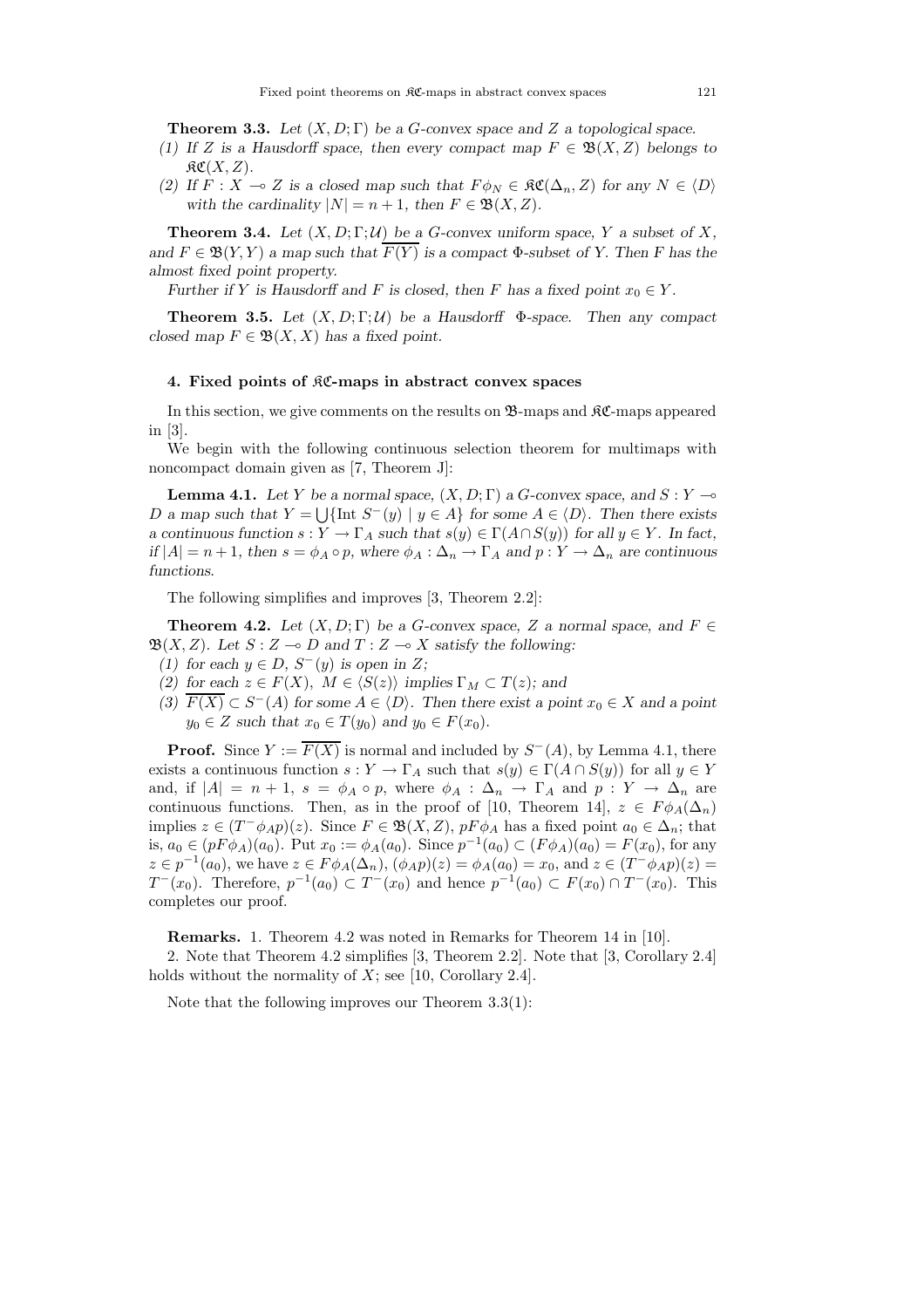122 Sehie Park

**Lemma 4.3** [3, Lemma 2.5]. Let  $(X, D; \Gamma)$  be a *G*-convex space and *Y* a topolog*ical space. Then any map*  $F \in \mathfrak{B}(X, Y)$  *such that for any*  $A \in \langle D \rangle$  *with*  $|A| = n + 1$ *, the set*  $F(\phi_A(\Delta_n))$  *in its induced topology is a normal space, belongs to*  $\mathfrak{K}(X, Y)$ *.* 

**Remark.** Ours is for the particular case when *Y* is Hausdorff and *F* is compact.

Recall that Ben-El-Mechaiekh initiated the study of approachable or approximable maps and obtained a lot of results. In [1], the following is given:

**Lemma 4.4** [1, Proposition 3.9]. *Let X be a compact space and*  $(Y \supset D; \Gamma)$  *be an LG*-space. Then any u.s.c. map  $T : X \rightarrow Y$  having nonempty Γ-convex values is *approachable.*

It is known by the author that any u.s.c. approachable map having nonempty compact values belongs to the class  $\mathfrak{B}$ . Hence, by Theorem 3.3(1), we have the following. Here we give another proof.

**Theorem 4.5.** *Let*  $(X, D; \Gamma)$  *be a G*-convex space and  $(Y \supset D'; \Sigma)$  *a Hausdorff LG*-space. If  $F : X \to Y$  is a Kakutani map, then  $F \in \mathfrak{B}(X, Y) \cap \mathfrak{K}\mathfrak{C}(X, Y)$ .

**Proof.** Let  $N \in \langle D \rangle$  with  $|N| = n + 1$ . Then  $F \circ \phi_A : \Delta_n \to Y$  is u.s.c. and has nonempty Γ-convex values, and hence, by Lemma 4.4,  $F \circ \phi_A$  is an approachable map. Then for any continuous function  $p : F \phi_A(\Delta_n) \to \Delta_n$ , the composition  $p \circ F \phi_A$ is approachable by [1, Lemma 2.4]. Then  $p \circ F \phi_A : \Delta_n \to \Delta_n$  has a fixed point by [1, Lemma 4.1]. Therefore,  $F \in \mathfrak{B}(X,Y)$ .

Moreover, for any  $A \in \langle D \rangle$  with  $|A| = n + 1$ , the set  $F(\phi_A(\Delta_n))$  is compact in a Hausdorff space *Y*, and hence, normal. Therefore,  $F \in \mathfrak{RC}(X, Y)$  by Lemma 4.3. This completes our proof.

**Remarks.** 1. Note that Theorem 4.5 for  $X = Y$  reduces to [9, Lemma 8.9] and [3, Lemma 2.6].

2. Recall that, early in 1997 [11], for a *G*-convex space (*X, D*; Γ) and a Hausdorff space *Y*, we showed that an acyclic map  $F: X \to Y$  or, more generally, a map  $F \in \mathfrak{A}_{c}^{\kappa}(X, Y)$  belongs to the class  $\mathfrak{K} \mathfrak{C}$ . This is reclaimed in [3, Lemma 2.7]. More early in 1994 [5], the result was obtained for convex spaces and this is the origin of the study of the so-called KKM-class of multimaps.

3. Note that [3, Theorem 2.8] is a particular form of our Theorem 2.3. From Theorem 2.3, we can easily obtain the following generalization of [3, Theorem 2.9] and our Corollary 2.4.

**Theorem 4.6.** *Let* (*E,D*; Γ; U) *be an abstract convex Hausdorff uniform space, and*  $F \in \mathfrak{RC}(E, E)$  *a map such that*  $\overline{F(E)}$  *is a*  $\Phi$ -set. Suppose that  $G : E \multimap E$  *is a compact closed map such that*  $F(x) \subset G(x)$  *for each*  $x \in E$ *, then G has a fixed point.*

**Proof.** By Theorem 2.3, for each  $U \in \mathcal{U}$ , there is an  $x_U \in E$  such that  $F(x_U) \cap$  $U[x_U] \neq \emptyset$  and so  $G(x_U) \cap U[x_U] \neq \emptyset$ . Choose  $y_U \in G(x_U) \cap U[x_U] \neq \emptyset$ . Since  $G(X)$ is compact and Hausdorff, we may assume  $x_U$  and  $y_U$  converge to  $\hat{x} \in \overline{G(X)}$ . Since the graph of *G* is closed, we have  $\hat{x} \in G(\hat{x})$ . This completes our proof.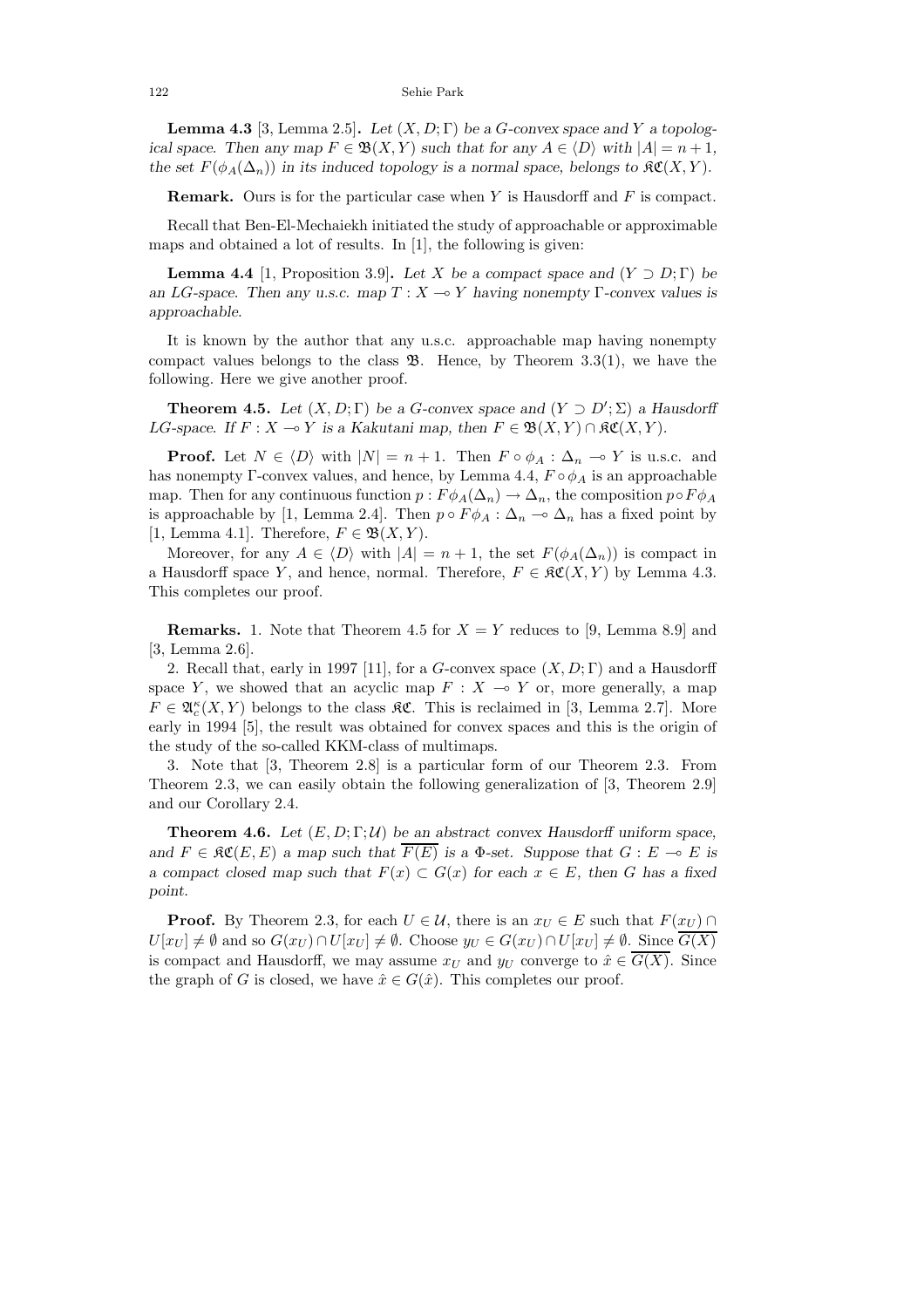**Remarks.** 1. For  $F = G$ , Theorem 4.6 reduces to Corollary 2.4.

2. Since every *LG*-space whose singletons are Γ-convex is a Φ-space, Corollary 2.4 generalizes [3, Corollary 2.10].

Similarly, we have the following generalization of [3, Theorem 2.12]:

**Theorem 4.7.** Let  $(E, D; \Gamma; \mathcal{U})$  be an abstract convex Hausdorff uniform space and *Z* a compact space. Suppose that a map  $T : Z \rightarrow E$  has a continuous selection f *such that*  $f(Z)$  *is a*  $\Phi$ *-subset of E. If*  $F \in \mathcal{RC}(E, Z)$  *is a closed map, then there exist a* point  $z_0 \in Z$  *and a point*  $x_0 \in E$  *such that*  $z_0 \in F(x_0)$  *and*  $x_0 \in T(z_0)$ *.* 

**Proof.** Since  $F \in \mathfrak{RC}(E, Z)$  and  $f : Z \to E$  is continuous, we have  $fF \in$  $R\mathfrak{C}(E,E)$ . Note that  $fF$  is closed and  $\overline{fF(E)} \subset f(Z)$  is a  $\Phi$ -subset of *E*. Therefore, by Corollary 2.4,  $fF$  has a fixed point  $x_0 \in E$ . This completes our proof.

**Remarks.** 1. For  $Z \subset E$  and  $T = 1_E$ , Theorem 4.7 reduces to Corollary 2.4.

2. The authors of [3] incorrectly claimed that our Theorem 3.1, the main theorem in [6], is [3, Corollary 2.13] of [3, Theorem 2.12].

From our Corollary 2.4 or Theorem 4.7, we obtain the following generalization of our Theorem 3.5.

**Corollary 4.8.** *Let* (*X, D*; Γ; U) *be an G-convex Hausdorff uniform space, and*  $F \in \mathfrak{RC}(X,X)$  *a compact closed map such that*  $\overline{F(X)}$  *is a*  $\Phi$ -set. Then *F* has a fixed *point.*

**Remarks.** 1. In view of Theorem 3.3(1),  $\mathfrak{K}\mathfrak{C}$  can be replaced by  $\mathfrak{B}$ , and hence, by the admissible class  $\mathfrak{A}_{c}^{\kappa}$ .

2. Since every *LG*-space whose singletons are Γ-convex is a Φ-space, our Corollary 4.8 generalizes [3, Corollary 2.14] for acyclic maps, which has been known for a long time in more general forms.

3. [3, Corollary 2.15] is redundant.

### **5. Fixed points of** KC**-maps in almost** Γ**-convex sets**

In this section, for simplicity, all topological spaces are assumed to be Hausdorff otherwise explicitly stated. Our aim in this section is to examine results on KC-maps appeared in [2, 4, 12]. Note that all topological spaces are assumed to be Hausdorff in [2] and [11] implicitly and in [4] explicitly. Moreover, the authors of [2, 4, 12] adopted particular forms of our *G*-convex spaces, *LG*-spaces, and locally *G*-convex spaces for the case  $X = D$ . Furthermore, in [2, 4, 12], a *G*-convex uniform space  $(E;\Gamma;\mathcal{U})$  is said to be locally *G*-convex whenever  $U[x]$  is Γ-convex for each  $x \in E$ and each  $U \in \mathcal{U}$ .

Checking the proof of [12, Lemma 1], the authors of [4] noticed the following:

**Lemma 5.1** [4, Lemma 2.4]**.** *Suppose X is a nonempty compact subset of a locally G*-convex space  $(E; \Gamma; \mathcal{U})$ *,*  $p: X \to \Delta_n$  is continuous and  $T: \Delta_n \to X$  is u.s.c. *with nonempty closed* Γ-convex values. Then  $p \circ T : \Delta_n \to \Delta_n$  has a fixed point.

From Lemmas 4.1 and 5.1, we can deduce the following improved version of [12, Theorem 3.1]: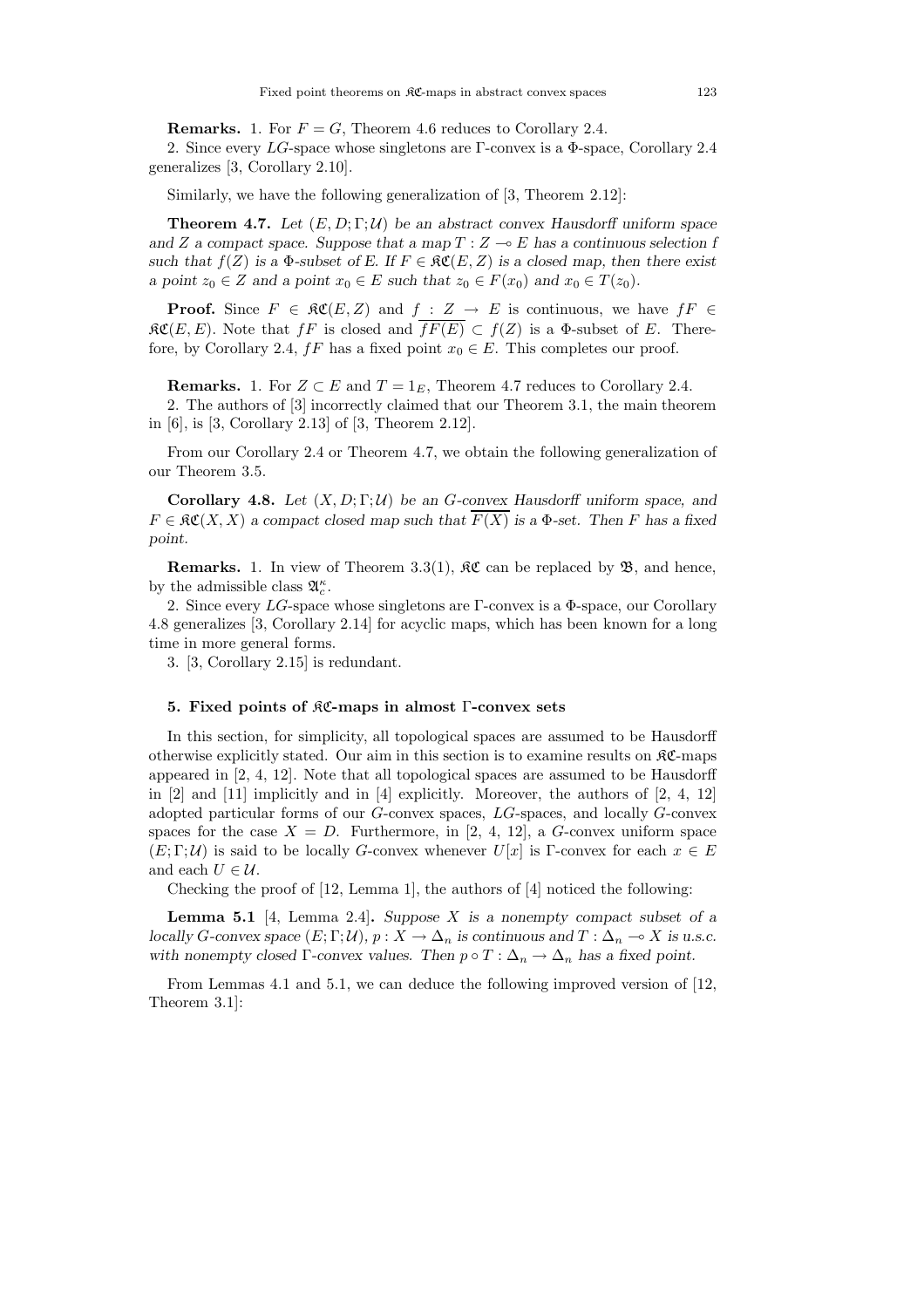124 Sehie Park

**Corollary 5.2.** *Let*  $(X; \Gamma)$  *be a locally G-convex space and*  $(Y; \Sigma)$  *an arbitrary G*-convex space. Suppose  $F: X \to 2^Y$  such that

- *1.*  $F(x)$  *is*  $\Sigma$ -convex for all  $x \in X$ ;
- *2.*  $F^-(y)$  contains an open set  $O_y$  (which may be empty for some y);
- 3.  $\bigcup \overline{O}_y = X$ . Then for each compact Kakutani map  $G: Y \to 2^X$  there exists a *y*∈*Y*

*coincidence point; that is, a point*  $x_0 \in X$  *such that*  $F(x_0) \cap G^-(x_0) \neq \emptyset$ *.* 

**Proof.** Note that  $X' := \overline{G(Y)}$  is a Hausdorff compact subset of *Y*. Then, by Lemma 4.1,  $F|_{X'}$  has a continuous selection  $s: X' \to \Sigma_N$  for some  $N \in \langle Y \rangle$ ,  $|N| =$ *n* + 1 such that  $s = \phi_n \circ p$  where  $\phi_N : \Delta_n \to \Sigma_N$  and  $p : X' \to \Delta_n$ . Note that  $G \circ \phi_N : \Delta_n \to X'$  is a compact Kakutani map. Hence, by Lemma 5.1,  $p \circ G \circ \phi_N$ :  $\Delta_n$  →  $\Delta_n$  has a fixed  $a_0 \in \Delta_n$ , that is,  $a_0 \in p \circ G \circ \phi_N(a_0)$ . Then  $y_0 := \phi_n(a_0) \in$  $(\phi_N \circ p)G(y_0) = (sG)(y_0) \subset (FG)(y_0)$ . Then  $y_0 \in F(x_0)$  and  $x_0 \in G(y_0)$  for some  $x_0 \in X$ . This completes our proof.

From Lemma 5.1, we have the following:

**Proposition 5.3.** *Let* (*X*; Γ; U) *be a locally G-convex space. Then any Kakutani map*  $F: X \to X$  *belongs to*  $\mathfrak{B}(X, X)$ *.* 

**Proof.** For any  $N \in \langle X \rangle$ , let  $\phi_N : \Delta_n \to \Gamma_N \subset X$ . Then  $F \circ \phi_N : \Delta_n \to X$  is a compact Kakutani map. Then, for any continuous function  $p: F\phi_N(\Delta_n) \to \Delta_n$ , the map  $p \circ F \circ \phi_N : \Delta_n \to \Delta_n$  has a fixed point by Lemma 5.1. Therefore,  $F \in \mathfrak{B}(X,X)$ .

**Definition** [4, Definition 2.3]**.** Suppose *X* is a nonempty subset of a *G*-convex space  $(E; \Gamma)$  and Z a topological space, and  $T, F : X \to Z$ . We say that F is a generalized KKM mapping with respect to *T* if, for any  $A = \{x_1, \ldots, x_n\} \in \langle X \rangle$ , there is  $B = \{y_1, \ldots, y_n\} \in \langle X \rangle$  satisfying

(a)  $\Gamma_B \subset X$ , and

(b)  $T(\Gamma_{\{y_i:i\in I\}}) \subset \bigcup_{i\in I} F(x_i)$  for any nonempty subset *I* of  $\{1,\ldots,n\}.$ 

If a multimap  $T : X \to Z$  satisfies that, for any generalized KKM mapping *F* : *X*  $\sim$  *Z* with respect to *T* the family { $\overline{F(x)}$  :  $x \in X$ } has the finite intersection property, then *T* is said to have the strict KKM property. (We corrected [4, Definition 2.3].)

**Remark.** In [2, Definition 2], a generalized KKM mapping is called a generalized Γ<sup>∗</sup>-mapping and the strict KKM property is called the Γ<sup>∗</sup>-KKM property. We will not use such terminology.

For each  $A \in \langle X \rangle$ , choose  $B \in \langle X \rangle$  as in Definition and define  $\Gamma'_A := \Gamma_B$ . Then we have the following:

**Proposition 5.4.** *Under the situation of the above definition,*  $(X; \Gamma')$  *is a Gconvex space. Moreover, the map T having the strict KKM property is a* KC*-map in our sense and*  $T \in \mathfrak{RC}(X, Z)$ *.* 

Note that [4, Proposition 2.5] can be generalized as follows: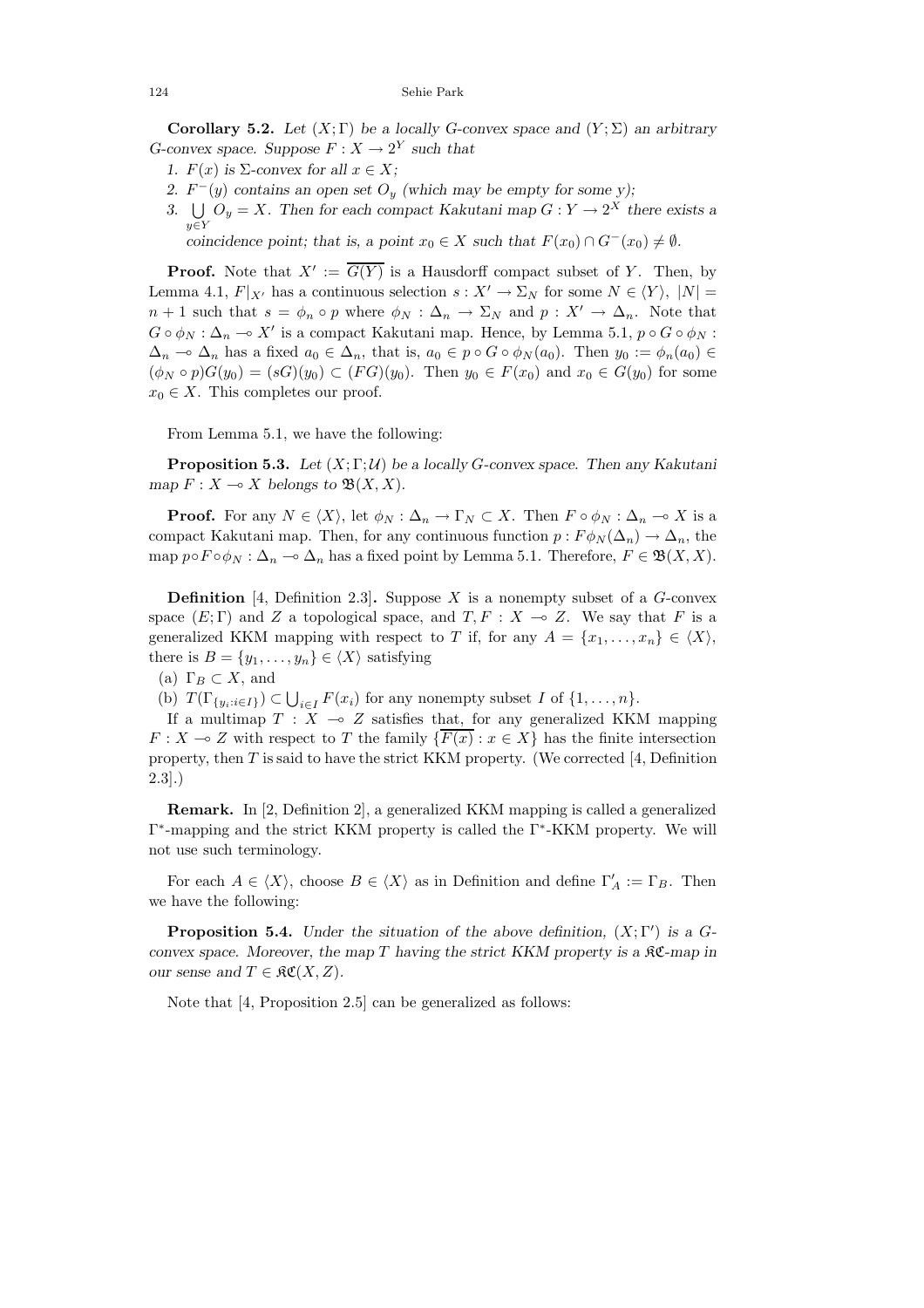**Proposition 5.5.** *Under the situation of the above definition, let X be a nonempty subset of a G-convex space*  $(E; \Gamma)$  *and*  $(E'; \Sigma; \mathcal{U})$  *a locally G-convex space. Then any compact Kakutani map*  $T : X \to E'$  *belongs to*  $\mathfrak{B}(X, E') \cap \mathfrak{K}(X, E').$ 

This can be shown by our theory more easily than the proof in [4].

**Proof.** For the *G*-convex space  $(X; \Gamma')$  as in Proposition 5.4, consider

$$
\Delta_n \xrightarrow{\phi_N} \Gamma'_N \xrightarrow{T|_{\Gamma'_N}} T(\Gamma'_N) \xrightarrow{p} \Delta_n.
$$

Since  $T \circ \phi_N$  is also a compact Kakutani map, by Lemma 5.1,  $p \circ T \circ \phi_N$  has a fixed point. Therefore  $T \in \mathfrak{B}(X, Y)$ . Since *E* is Hausdorff and *T* is compact, by our Theorem 3.3(1), we have  $T \in \mathfrak{RC}(X, Y)$ . This completes our proof.

Note that Proposition 5.5 with  $E = E'$  reduces to [4, Proposition 2.5]. The following concept is well-known for topological vector spaces:

**Definition** [3, 4, Definition 3.1]**.** A nonempty subset *X* of a *G*-convex uniform space  $(E, D; \Gamma; \mathcal{U})$  is said to be almost Γ-convex if, for any  $\{x_1, \ldots, x_n\} \in \langle X \rangle$  and for any entourage  $U \in \mathcal{U}$ , there is  $\{y_1, \ldots, y_n\} \in \langle X \rangle$  such that  $y_i \in U[x_i]$  for each  $i \in \{1, \ldots, n\}$  and  $\Gamma$ -co  $\{y_1, \ldots, y_n\} \subset X$ , where  $\Gamma$ -co *B* denotes the intersection of all Γ-convex sets containing *B*.

We show the following:

**Proposition 5.6.** *An almost* Γ*-convex subset X of a G-convex uniform space*  $(E; \Gamma; \mathcal{U})$  *can be made into a G*-convex uniform space  $(X; \Gamma'; \mathcal{U}').$ 

**Proof.** We choose  $\mathcal{U}'$  the relative uniformity on *X* and define  $\Gamma' : \langle X \rangle \to X$  as follows: for each  $A := \{x_1, \ldots, x_n\} \in \langle X \rangle$ , choose a  $B := \{y_1, \ldots, y_n\} \in \langle X \rangle$ , and define  $\Gamma'(A) := \Gamma_B$ . Then  $(X; \Gamma'; \mathcal{U}')$  is an abstract convex uniform space.

In the remainder of this section, we show that Theorems 3.3, 3.4 and Corollary 3.5 in [4] follow easily from our results in Sections 2 and 3:

**Theorem 5.7** [4, Theorem 3.3]**.** *Let X be an almost* Γ*-convex subset of a locally G*-convex space  $(E; \Gamma; \mathcal{U})$ *.* If  $T \in \mathfrak{RC}(X, X)$  is compact, then for any  $U \in \mathcal{U}$ , there is  $x_U \in X$  *such that*  $U[x_U] \cap T(x_U) \neq \emptyset$ *.* 

**Proof.** Recall that  $(X; \Gamma'; \mathcal{U}')$  as in Proposition 5.6 is a *G*-convex space and that the map  $T : X \to X$  having the strict KKM property belongs to  $\mathfrak{K}(X, X)$  by Proposition 5.4.

We claim that  $(X; \Gamma'; \mathcal{U}')$  is locally *G*-convex. In fact, since  $(E; \Gamma; \mathcal{U})$  is locally *G*convex, for any  $U \in \mathcal{U}$ , there exists  $V \in \mathcal{U}$  such that  $V \circ V \subset U$  and, for each  $x \in E$ ,  $N \in \langle V[x] \rangle$  implies  $\Gamma_N \subset U[x]$ . We may assume  $U, V \in \mathcal{U}'$ . For any  $x \in X$  and for any  $A := \{x_1, \ldots, x_n\} \in \langle V[x] \rangle$ , there exists  $B := \{y_1, \ldots, x_n\} \in \langle X \rangle$  such that  $(x_i, y_i) \in V$  for each *i* and  $\Gamma'_A = \Gamma_B \subset X$ . Since  $(x, x_i) \in V$  and  $(x_i, y_i) \in V$ , we may assume  $(x, y_i) \in V$  for each *i*, and hence  $B \in \langle V[x] \rangle$ . Therefore,  $\Gamma'_A = \Gamma_B \subset U[x]$ and the claim holds.

Moreover, any locally *G*-convex space is a Φ-space by Proposition 3.2. This also shows that  $X$  is a  $\Phi$ -space as an abstract convex space. Therefore, the compact map  $T \in \mathfrak{RC}(X,X)$  has the almost fixed point property by Theorem 2.3.

Note that, in Theorem 5.7, *E* is not necessarily Hausdorff.